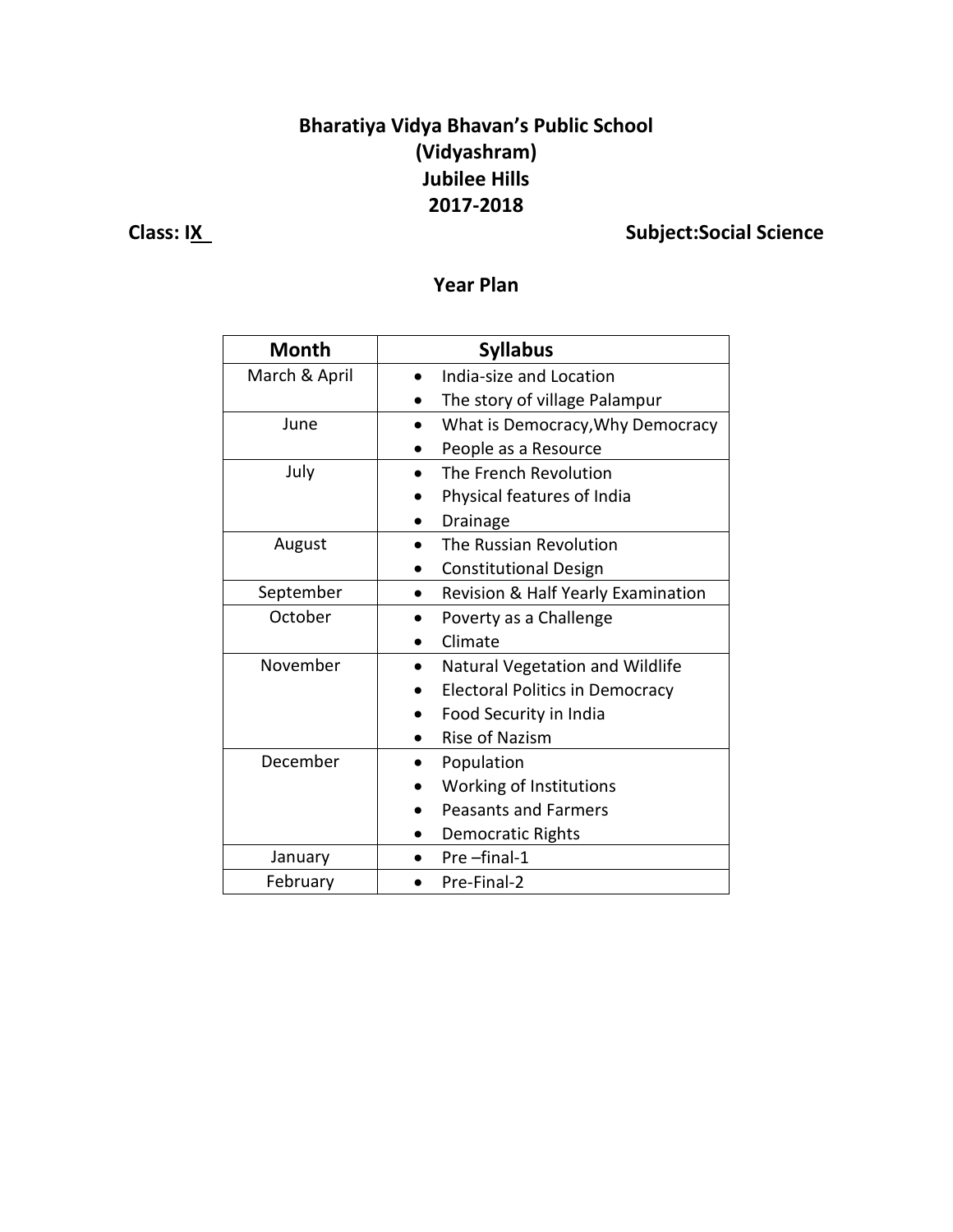## **Term I syllabus for Assessment**

| <b>Type of Assessment</b> | <b>Syllabus</b>                  |
|---------------------------|----------------------------------|
| Periodic test 1           | India-size and Location          |
|                           | The story of village Palampur    |
|                           | What is Democracy, Why Democracy |
| Periodic test 2           | The Constitutional Design        |
|                           | The French Revolution            |
|                           | Physical features of India       |
| Half-Yearly examination   | India-size and Location          |
|                           | The story of village Palampur    |
|                           | What is Democracy, Why Democracy |
|                           | People as a Resource             |
|                           | The French Revolution            |
|                           | Physical features of India       |
|                           | Drainage                         |
|                           | The Russian Revolution           |
|                           | <b>Constitutional Design</b>     |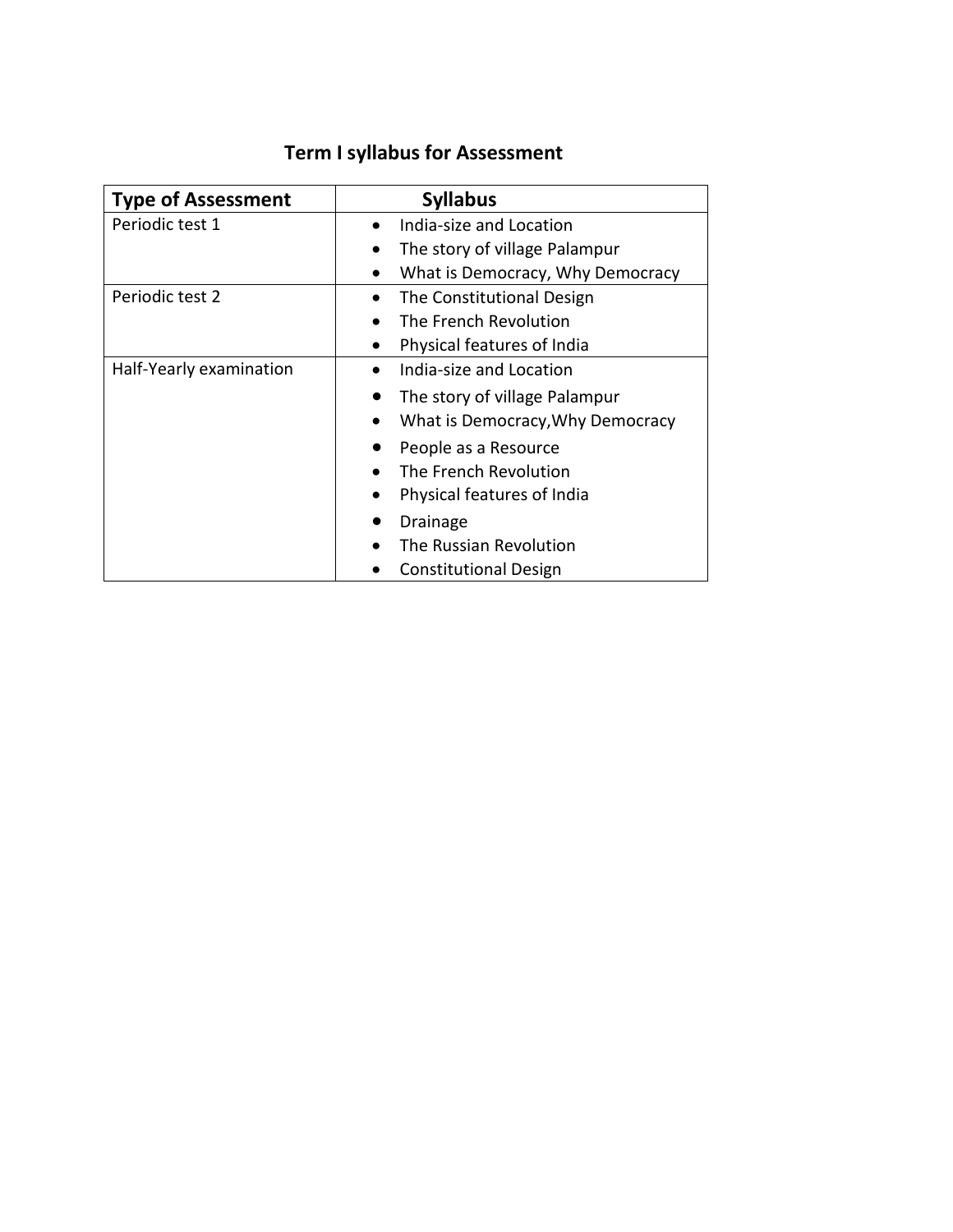| <b>Type of Assessment</b> | <b>Syllabus</b>                                     |
|---------------------------|-----------------------------------------------------|
| Periodic test 3           | Poverty as a Challenge<br>$\bullet$                 |
|                           | Natural vegetation and wildlife<br>$\bullet$        |
|                           | <b>Electoral Politics in Democracy</b><br>$\bullet$ |
| Revision test/Pre finals  | Pre-Finals 1 (January)<br>$\bullet$                 |
|                           | Pre-finals 2(February)                              |
| Annual examination        | India-size and Location<br>$\bullet$                |
|                           | The story of village Palampur                       |
|                           | What is Democracy, Why Democracy<br>$\bullet$       |
|                           | People as a Resource<br>$\bullet$                   |
|                           | The French Revolution                               |
|                           | Physical features of India                          |
|                           | Drainage                                            |
|                           | The Russian Revolution                              |
|                           | <b>Constitutional Design</b>                        |
|                           | Poverty as a Challenge<br>$\bullet$                 |
|                           | Climate                                             |
|                           | Natural Vegetation and Wildlife                     |
|                           | <b>Electoral Politics in Democracy</b>              |
|                           | Food Security in India                              |
|                           | <b>Rise of Nazism</b>                               |
|                           | Population                                          |
|                           | Working of Institutions                             |
|                           | <b>Peasants and Farmers</b>                         |
|                           | <b>Democratic Rights</b>                            |
|                           |                                                     |

# **Term II syllabus for Assessment**